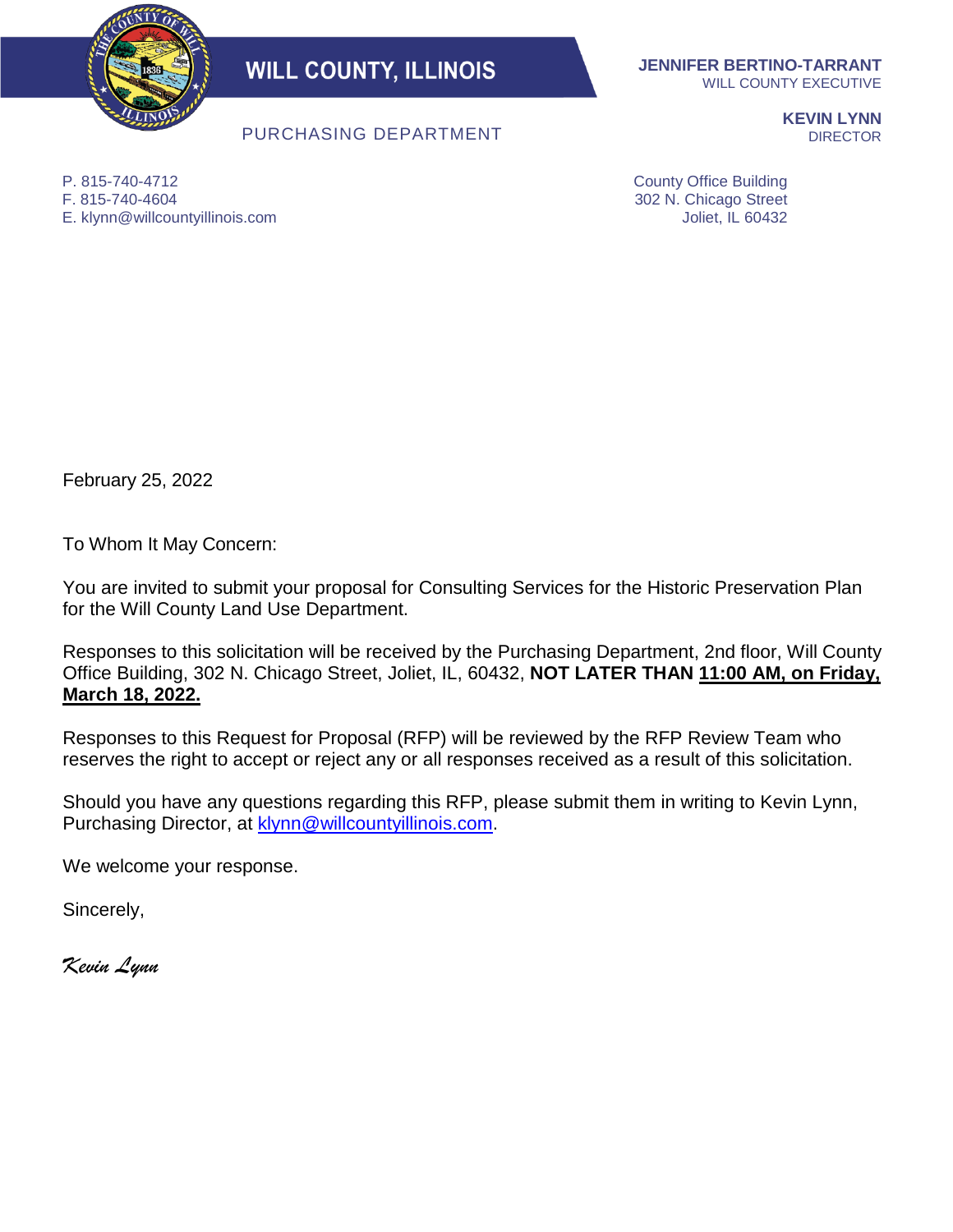### **REQUEST FOR PROPOSAL (RFP) FOR CONSULTING SERVICES FOR THE HISTORIC PRESERVATION PLAN FOR THE WILL COUNTY LAND USE DEPARTMENT.**

RESPONSES TO THIS REQUEST FOR PROPOSAL (RFP) FOR CONSULTING SERVICES FOR THE HISTORIC PRESERVATION PLAN FOR THE WILL COUNTY LAND USE DEPARTMENT WILL BE RECEIVED AT THE PURCHASING DEPARTMENT, 2ND FLOOR OF THE WILL COUNTY OFFICE BUILDING, 302 N. CHICAGO ST. JOLIET, IL 60432, UNTIL THE HOUR OF 11:00 AM, ON FRIDAY, MARCH 18, 2022.

RESPONSES TO THIS RFP WILL BE REVIEWED BY THE COUNTY EXECUTIVE OR HER REPRESENTATIVE TEAM WHO RESERVES THE RIGHT TO ACCEPT OR REJECT ANY OR ALL RESPONSES RECEIVED AS A RESULT OF THIS SOLICITATION.

THIS RFP IS AVAILABLE IN ELECTRONIC FORMAT AT [www.willcountyillinois.com,](http://www.willcountyillinois.com/) AND [www.demandstar.com,](http://www.demandstar.com/) AS WELL AS THE PURCHASING DEPARTMENT, 2ND FLOOR, WILL COUNTY OFFICE BUILDING, 302 N. CHICAGO ST., JOLIET, IL 60432, (815) 740-4712 OR BY EMAIL [purchasing@willcountyillinois.com.](mailto:purchasing@willcountyillinois.com)

RESPONSES TO THIS RFP SHALL BE CONSTRUED AS ACCEPTANCE OF THE TERMS AND CONDITIONS INCLUDED WITHIN THIS SOLICITATION. THE COUNTY OF WILL RESERVES THE RIGHT TO ACCEPT OR REJECT ANY OR ALL RESPONSES RECEIVED AS A RESULT OF THIS SOLICITATION.

BY ORDER OF THE WILL COUNTY EXECUTIVE, JENNIFER BERTINO-TARRANT.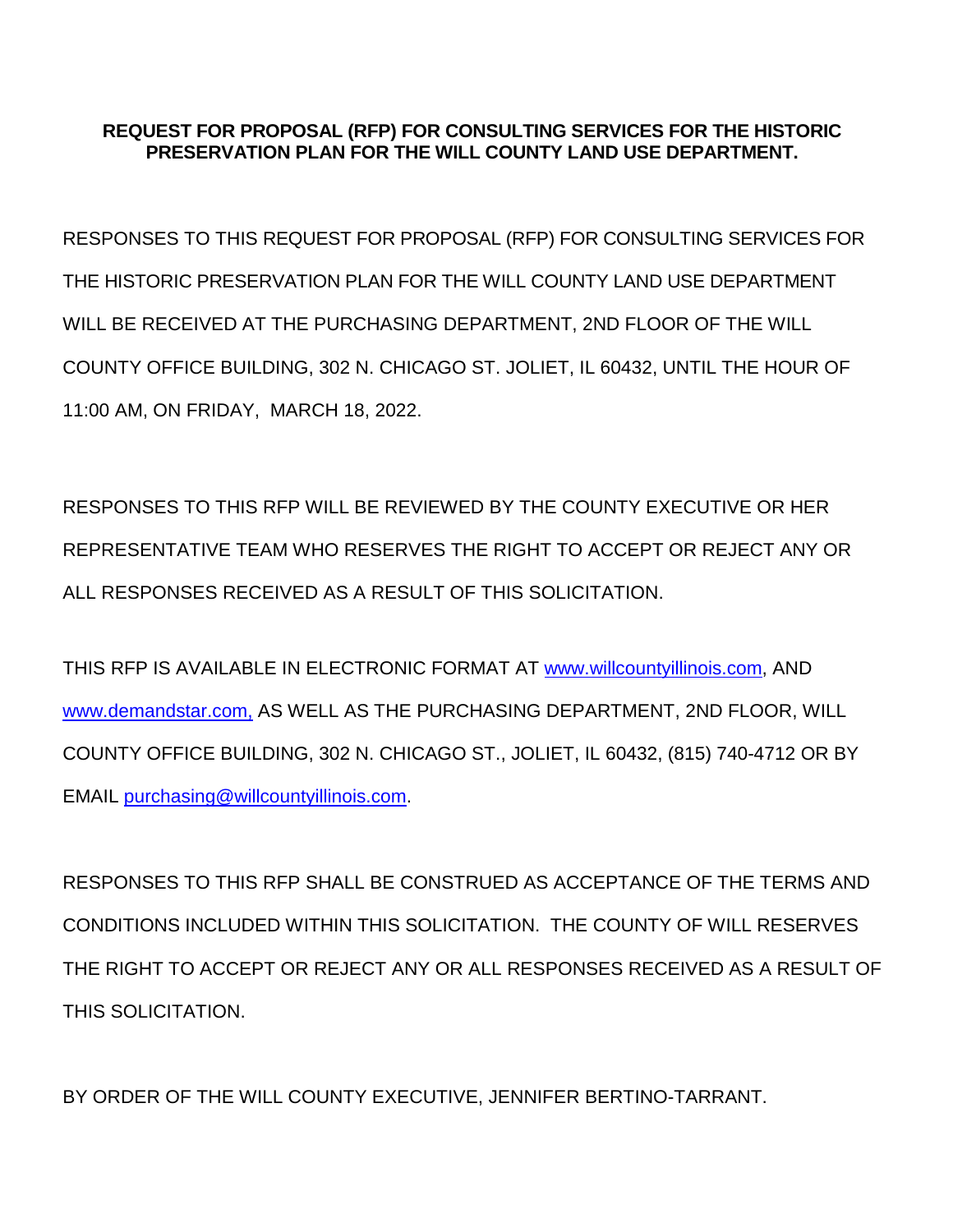### **INSTRUCTIONS TO RESPONDENTS REQUEST FOR PROPOSAL (RFP) FOR CONSULTING SERVICES FOR THE HISTORIC PRESERVATION PLAN FOR THE WILL COUNTY LAND USE DEPARTMENT.**

You are invited to submit your proposal for Consulting Services for the Historic Preservation Plan for the Will County Land Use Department.

### **A. SEALED RESPONSES:**

Sealed responses will be received in the Purchasing Department, 2nd floor of the Will County Office Building located at 302 N. Chicago Street, Joliet, IL, 60432, **not later than 11:00 AM, Friday, March 18, 2022**. **RESPONSES RECEIVED AFTER THIS TIME WILL NOT BE ACCEPTED.**

Responses must be made in accordance with the instructions contained herein.

Responses to this RFP must contain one (1) clearly marked original plus five (5) copies and one (1) electronic copy on an electronic storage device. The *RESPONSES WHICH FAIL TO INCLUDE ONE (1) CLEARLY MARKED ORIGINAL, FIVE (5) COPIES AND ONE (1) ELECTRONIC COPY ON AN ELECTRONIC STORAGE DEVICE WILL BE REJECTED, WILL BE NON-CONFORMING, AND WILL NOT BE ACCEPTED.*

Responses shall be submitted in the format prescribed by the County of Will in a sealed package, plainly marked, with the Respondent's name, address, and the notation:

### **REQUEST FOR PROPOSAL (RFP) FOR CONSULTING SERVICES FOR THE HISTORIC PRESERVATION PLAN FOR THE WILL COUNTY LAND USE DEPARTMENT.**

### **RESPONSES DUE: FRIDAY, MARCH 18, 2022 - 11:00 AM**

Responses shall be addressed to the Will County Purchasing Department, Will County Office Building, 302 N. Chicago Street, Joliet, IL, 60432.

### **B. SIGNATURES:**

The **signature on all documents must** be that of an authorized representative of the Respondent. An officer of or agent of the offering respondent who is empowered to bind the firm in a contract shall sign all documents and any clarifications therein.

Each respondent represents that he has read and understands the RFP Submittal Requirements. **Responses not containing said signed documents shall be deemed non-conforming and will be rejected.**

### **C. PRIME CONTRACTOR CERTIFICATION:**

Included in this RFP is a prime Contractor certification form. This form must be filled out and returned with your sealed response or it **will not be accepted and shall be deemed nonconforming.**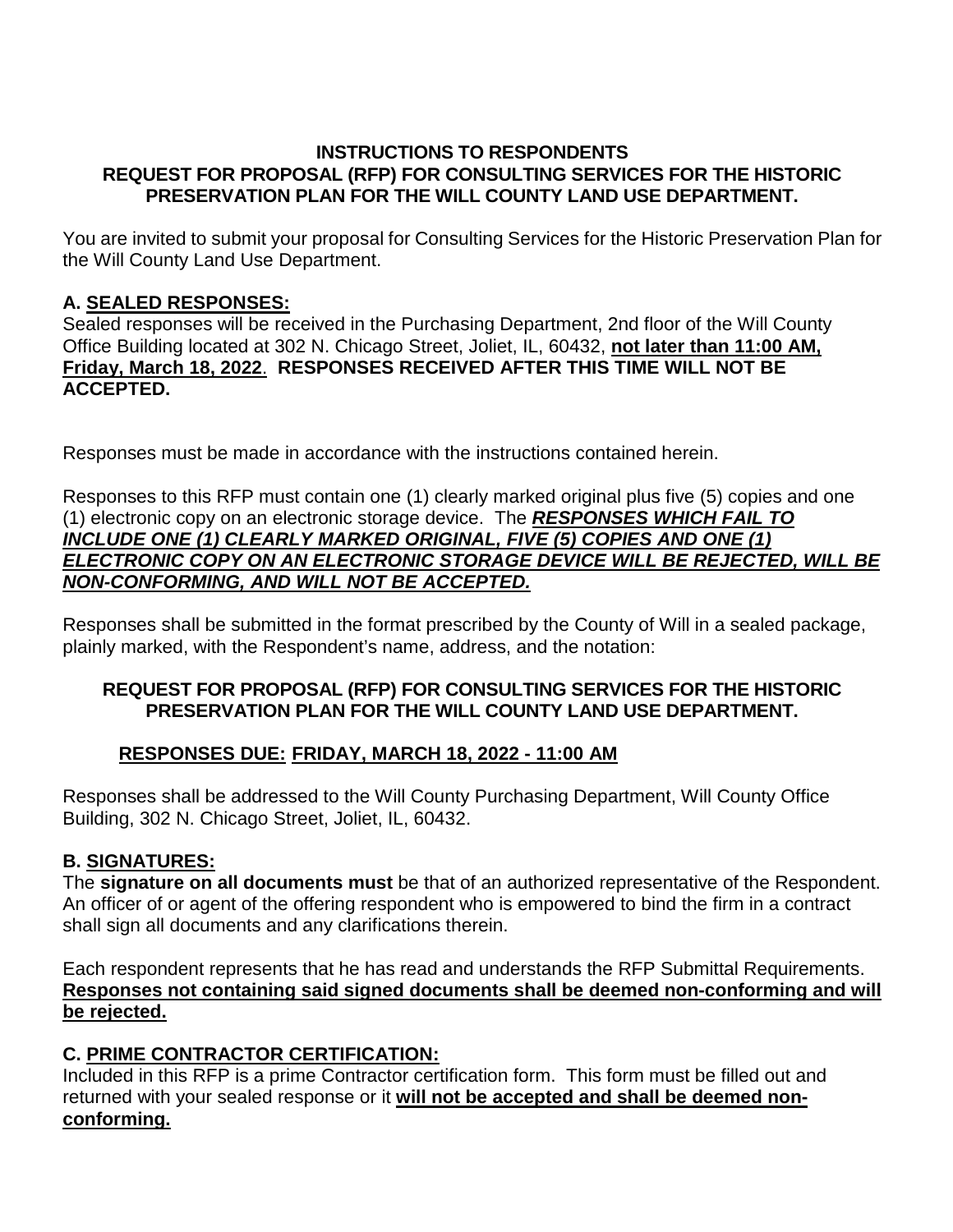### **D. SUBMITTAL REQUIREMENTS:**

The information submitted for review shall include:

- 1. Cover Letter, signed by firm's principal, describing project team and approach.
- 2. Business organization including the date established, number of employees, and brief history of the firm
- 3. Statement of qualifications including a description of the approach the Consultant will employ in carrying out the work described in the Scope of Services
- 4. At least three (3) references of past clients with similar Scope of Services conducted and the period that was involved to complete the client's projects. Include company name, address, contact name, and phone number
- 5. Completion of Prime Contractor Certification.
- 6. Completion of Bid Form.
- 7. Completion of Receipt of Addenda Form (if addenda are issued).

### **E. TAX EXEMPTION:**

The County of Will is exempt from Federal, State and Municipal Taxes.

### **F. REJECTION OF RESPONSES:**

The respondent acknowledges the right of the County of Will to accept and/or reject any and all responses received as a result of this solicitation.

### **G. NON-DISCRIMINATION:**

The successful respondent shall observe and comply with any law, statute, regulation or the like relating in any way to civil rights including but not limited to 775 ILCS 10/1.

### **H. EQUAL EMPLOYMENT OPPORTUNITY:**

The successful respondent shall comply with the Illinois Human Rights Act, 775 ILCS 5/1-101 et seq., as amended and any rules and regulations promulgated in accordance therewith, including, but not limited to the Equal Employment Opportunity Clause, Illinois Administrative Code, Title 44, Part 750

### **I. DEFAULT:**

In case of default by the successful respondent, the County of Will may procure the services from other sources and may deduct from the unpaid balance due the successful respondent any of its costs resulting from the default, and the prices paid by the County of Will shall be considered the prevailing market price at the time such purchase is made.

### **J. HOLD HARMLESS CLAUSE:**

The successful respondent will save and hold harmless the County of Will from and against all causes of action, liabilities, claims, demands and damages of whatsoever kind or nature arising out of or connected with the performance of services by the successful respondent, whether such injury, death, loss or damage shall have been occasioned by the negligence of the successful respondent, or a sub-consultant of the successful respondent, or their employees, or otherwise. The successful respondent will defend at its own expense any actions based thereon and shall pay all charges of reasonable attorneys, all costs, damages and other expenses arising therefrom. All obligations arising from this clause shall survive termination of the agreement resulting from award of a contract derived from this RFP.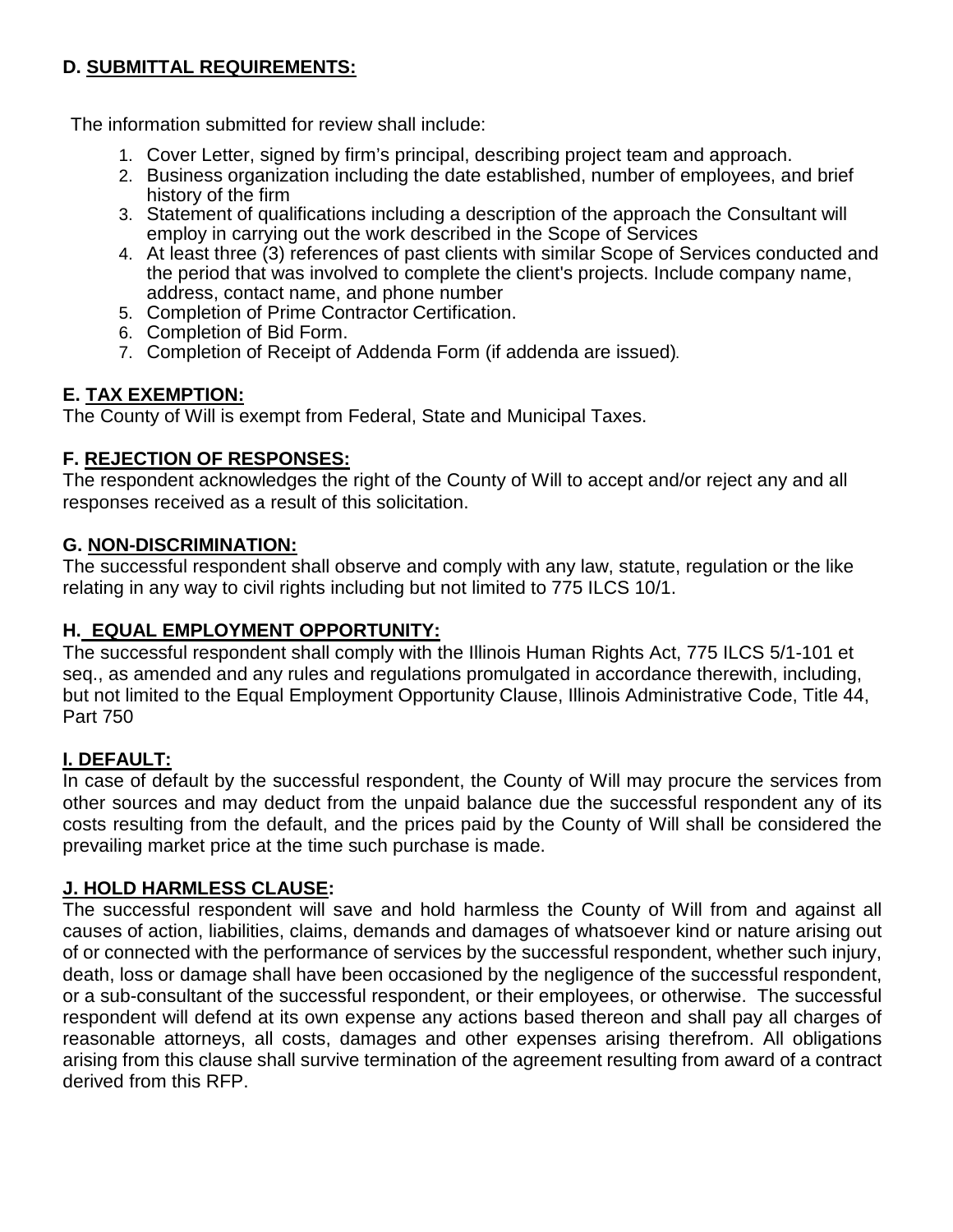### **K. TERMINATION:**

The County may, at any time during the term hereof, terminate the contract, with or without cause, upon thirty (30) days written notice to the other party of such termination. At the end of said thirty (30) days' notice period, the contract shall be terminated.

The successful respondent may only terminate the contract for cause. In the event of a breach by the County, the successful respondent shall give written notice to the County and the County shall have thirty (30) days to cure such breach. If within the thirty (30) days to cure the breach, the County serves written notice to the successful respondent that County disputes the breach, the Parties shall negotiate in good faith to resolve the dispute. If after thirty (30) days the parties are unable to resolve the dispute suit may be filed in the Twelfth Judicial Circuit of Will County, Illinois.

Immediately upon the termination of the contract for any reason, all debts, obligations and liabilities theretofore accrued between the successful respondent and Will County will be paid, performed and discharged except for the provisions of the Hold Harmless Clause which shall survive any termination of the Agreement resulting from the award of this proposal.

### **L. COMPLIANCE WITH APPLICABLE LAW:**

In all aspects relative to the performance of their respective obligations under this contract, the successful respondent and County of Will shall conduct their respective businesses in accordance with all applicable federal, state and local laws.

### **M. CHOICE OF LAW**

Responses to this RFP and any agreement connected herewith shall be governed by the laws of the State of Illinois, without regard to conflict of law provisions.

### **N. VENUE**

Venue for any cause of action related to this RFP and any agreement connected herewith shall be filed with the Illinois Twelfth Judicial Circuit, Will County, Illinois.

### **O. ILLINOIS FREEDOM OF INFORMATION ACT**

Any and all submissions to the County of Will become the property of the County of Will and these and any late submissions will not be returned. **Responses will be open to the public under the Illinois Freedom of Information Act (FOIA) (5 ILCS 140) and other applicable laws and rules, unless you request in your response that we treat certain information as exempt. We will not honor requests to exempt entire responses. You must show the specific grounds in FOIA or other law or rule that support exempt treatment. If you request exempt treatment, you must submit an additional copy of the response with exempt information deleted.** This copy must tell the general nature of the material removed and shall retain as much of the response as possible. In the event the County of Will receives a request for a document submitted, the County of Will shall provide notice to the respondent, as soon as practicable. Regardless, the respondent will be responsible for any costs or damages associated with defending any request for exempt treatment. Furthermore, respondent warrants that County of Will's responses to requests for a document submitted that is not requested to be exempt will not violate the rights of any third party.

Please be advised that if your response is accepted by the County of Will and a contract between the respondent and County of Will results for subsequent negotiations, all related records maintained by, provided to, or required to be provided to the County of Will during the contract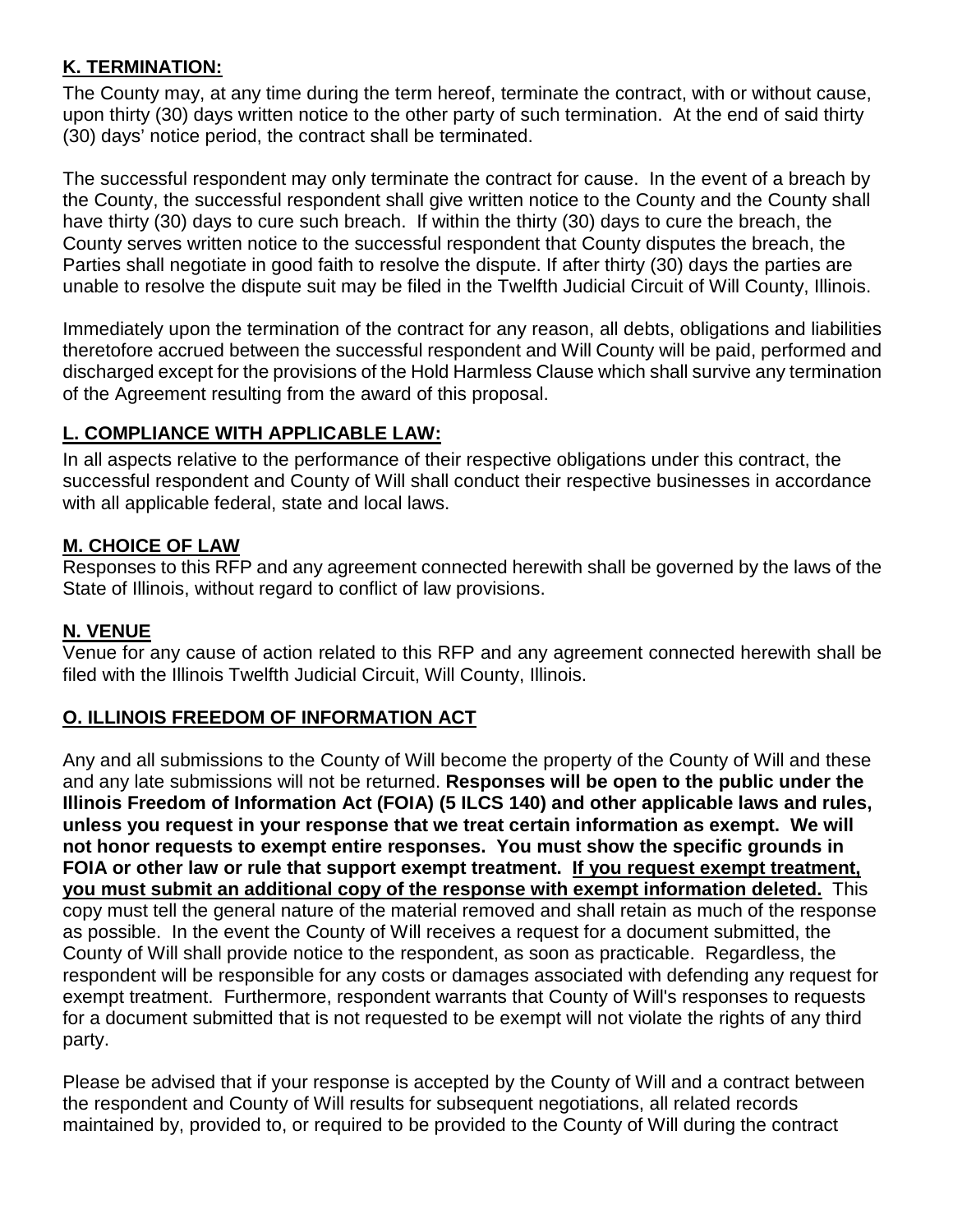duration are subject to FOIA. In the event the County of Will receives a request for a document relating to the respondent, its provision of services, or the arranging for the provision of services, the County of Will shall provide notice to the respondent as soon as practicable; and, within the period available under FOIA, respondent may then identify those records, or portions thereof, that it in good faith believes to be exempt from production and the justification for such exemption. Regardless, respondent will be responsible for any costs or damages associated with defending the request for exempt treatment. Furthermore, respondent will warrant that County of Will's responses to requests for a document relating to the respondent, its provision of services, or the arranging for the provision of services, or the arranging for the provision of services, will not violate the rights of any third party.

Please also be advised that FOIA provides that any record in the possession of a party with whom the County of Will has contracted to perform a governmental function on behalf of the County of Will, and that directly relates to the governmental function and is not otherwise exempt under FOIA is considered a public record of the County of Will for purposes of FOIA (5 ILCS 140/7(2). As such, upon request by the County of Will (or any of its officers, agents, employees or officials), the respondent shall provide to the County of Will at no cost and within the timeframes of FOIA, a copy of any "public record" as required by FOIA and in compliance with the provisions of FOIA. After request by the County of Will, the respondent may then identify those records, or portions thereof, that it in good faith believes to be exempt from production and the justification for such exemption. Regardless, the respondent will be responsible for any costs or damages associated with defending the request for exempt treatment.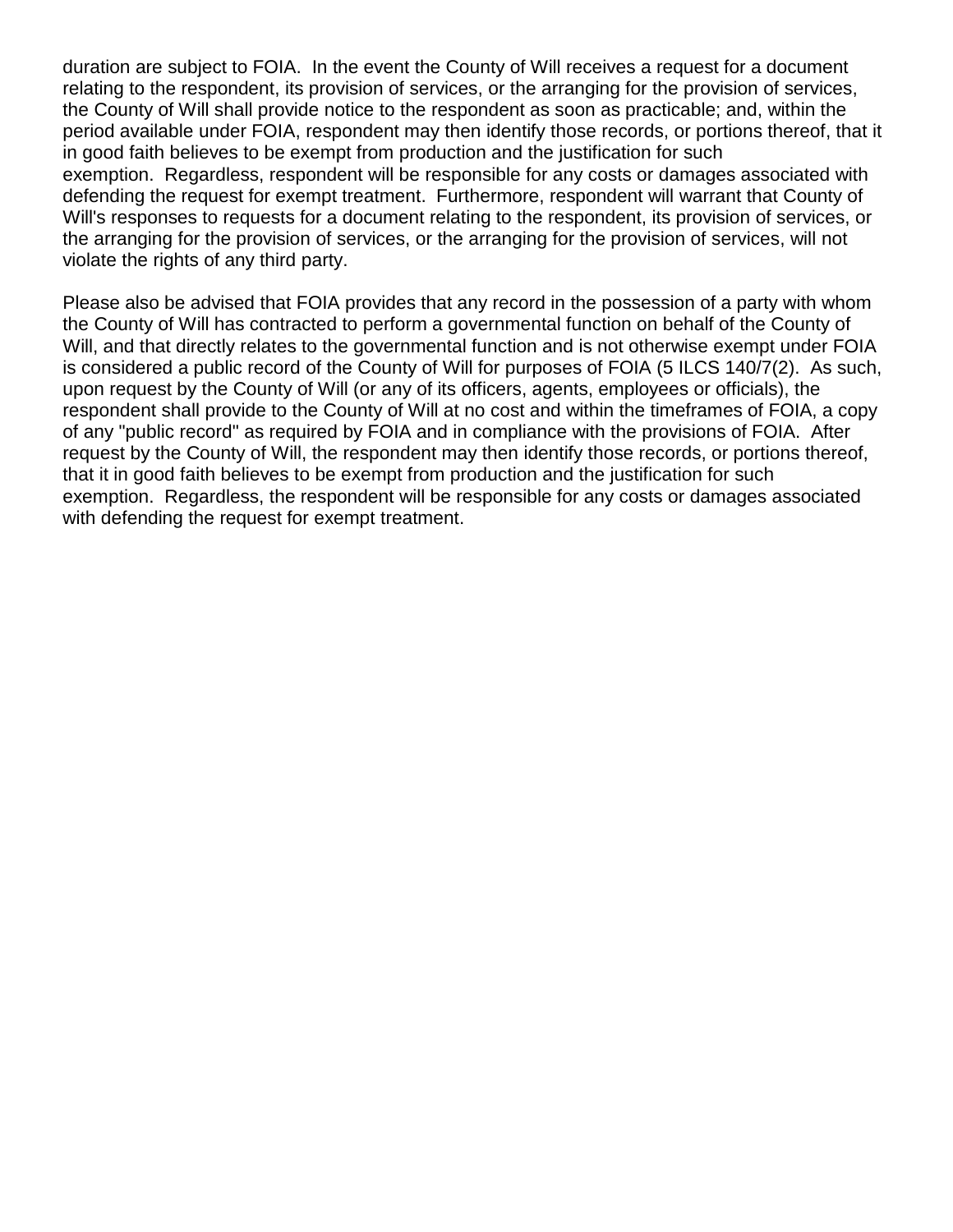# Request for Proposals

### **Will County Historic Preservation Plan**

### **Will County Historic Preservation Plan: Request for Proposals**

In 1976 as the nation was celebrating the bicentennial, Will County completed its first and only Preservation Plan. Entitled *Will County Cultural and Historic Preservation Plan*, the purpose of the document was "to provide the stimulus for the development of an effective ongoing preservation program, and to outline possible methods for the implementation of such a program" (*Will County Cultural and Historic Preservation Plan,* 4). The Plan identified aspects of Will County's history and character which should be preserved and outlined three phases of the preservation program process: program development, program implementation, and organizational structure. Within program development, the Plan called for a preliminary survey to identify historic resources and how to objectively evaluate those sites. Program implementation and organizational structure discussed how to protect those sites and what group or agency should be in charge of these activities. The Plan provided a basic framework for establishment of the Preservation Ordinance and Will County Historic Preservation Commission, completed in 1992. The Commission later become a CLG in 1995.

There has not been an update to this Plan since 1976. In 2011, the County completed a revision to the 2002 *Land Resource Management Plan*, the County's long range or comprehensive plan, which included a chapter on historic preservation. This chapter only detailed the existing state of preservation in the County. The 2011 Plan identified two specific strategies under the "Growth and Community Character" goal which included preservation-minded activities: "encourage development and preservation of those aspects that make Will County and its communities unique and provide 'community pride' opportunities" and "revise its land use regulations to require higher quality commercial and residential standards related to … historic preservation" (*Land Resource Management Plan-Policy Gateway*, 13). These strategies, however, are only in reference and no actionable items were addressed.

Since its establishment almost thirty years ago, the Will County Historic Preservation Commission has implemented much of what was included in that 1976 Plan: a Preservation Ordinance was adopted, the Commission was founded, surveys were completed for every township to identify historic resources, and a landmark program instituted. The Commission now desires to have an updated Preservation Plan which addresses the aforementioned activities which have occurred since that 1976 Plan but also includes the Commission's current mission, goals, and objectives as grounded within the Preservation Ordinance. While the Commission adopts annual goals and objectives for special projects to undertake each year, the Ordinance specifies standard "purposes"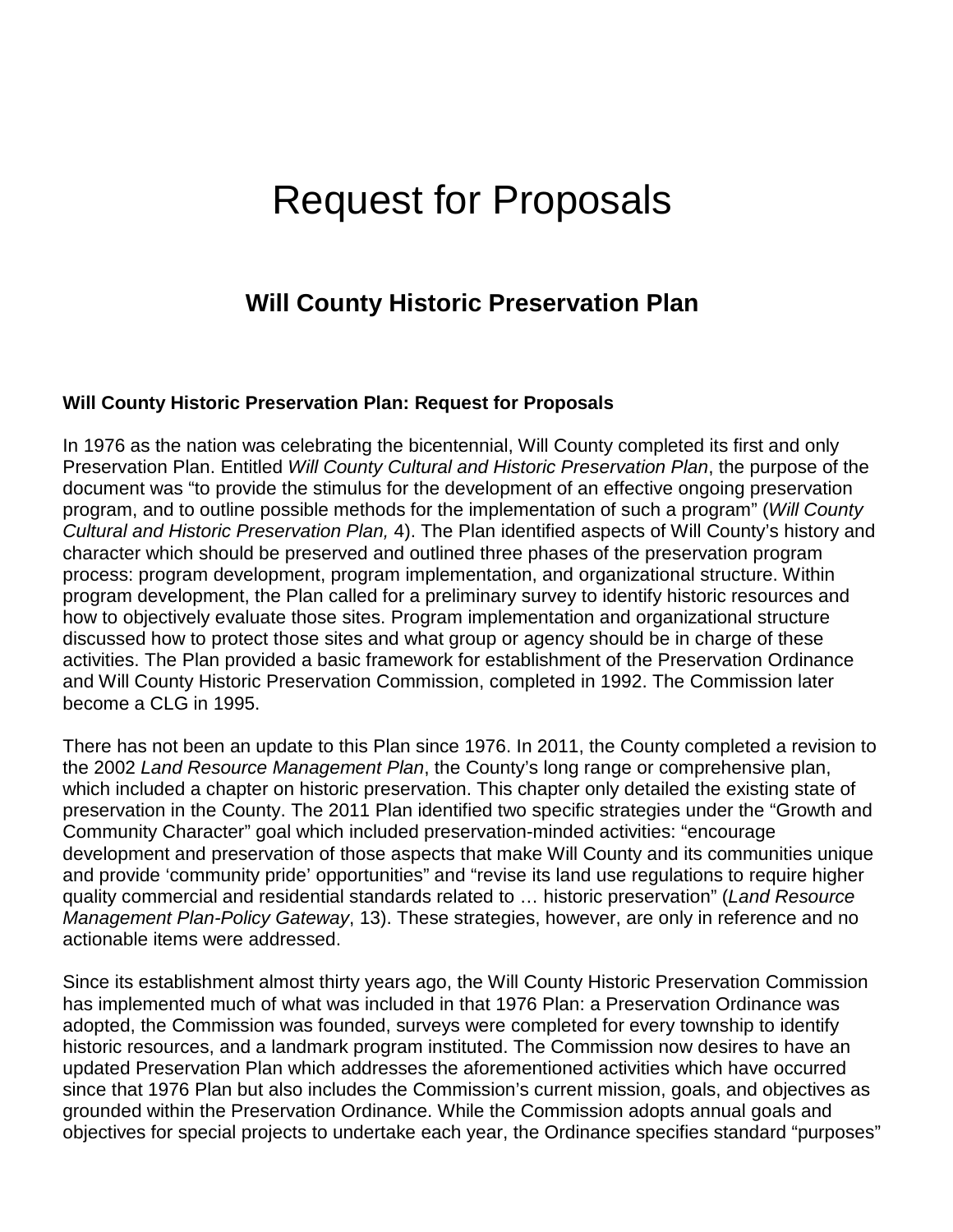and "powers" of the Commission which should be reflected in an updated Preservation Plan. The entirety of those Ordinance sections are included in the documents portion of this grant application, but two in particular are listed here: "to inform and educate the citizens of the County concerning the historic, archaeological, architectural, or scenic heritage of the County by publishing appropriate maps, newsletters, brochures, and pamphlets, and by holding programs and seminars;" and "to protect, enhance, and interpret the County's resources for tourists and visitors as well as to support and provide stimulus to business and industry." These two items are now a central focus for the Commission and professional guidance in the form of an updated Preservation Plan is strongly needed to help guide their mission forward.

Since the Rural Historic Structural Surveys were completed in 2019, the Commission now has a renewed focus. Instead of allowing the surveys to simply sit on a shelf as reference materials, the Commission would like to use that information and bolster its local landmark program. Specifically, the Commission is looking to designate or protect more sites, structures, districts, and entire farmsteads (there are currently fifty-eight extant Will County landmarks). The Commission would like to foster greater interest and support in designation through outreach and education, but a crucial missing piece is the "how" in achieving that goal. The Commission envisions that an updated Preservation Plan would provide the necessary guidance on pursuing designation of certain highly significant sites identified in the surveys and encouraging public support of designation. Protection of the County's historic resources is a benefit to residents and visitors, but can also help "provide stimulus to business and industry" which is an important incentive for preservation (Will County Historic Preservation Ordinance section 166.001(D)).

Another new priority for the Commission is embracing technology to further public outreach. Apps, websites, virtual walking tours, and social media would have been science fiction back in 1976, but now they are reality. An updated Preservation Plan would help guide the Commission in utilizing digital media "to inform and educate the citizens of the County concerning the historic, archaeological, architectural, or scenic heritage of the County" (Will County Historic Preservation Ordinance section 166.016(I)). While the Commission has held workshops, lectures, or small conferences in the past, embracing digital media would allow for a wider net to be cast in order to reach a much broader and varied audience. Digital media would also be longer lasting than an inperson afternoon lecture which is not filmed or virtual, for example.

These are only two examples of updated goals and objectives of the Commission that are grounded within the Preservation Ordinance language but lack professional advice, guidance, and a plan for implementation. The Will County Historic Preservation Commission does not have an updated Preservation Plan in place which accounts for the Commission's past, present, and future activities. An updated one is necessary to ensure that the Commission is following their mission.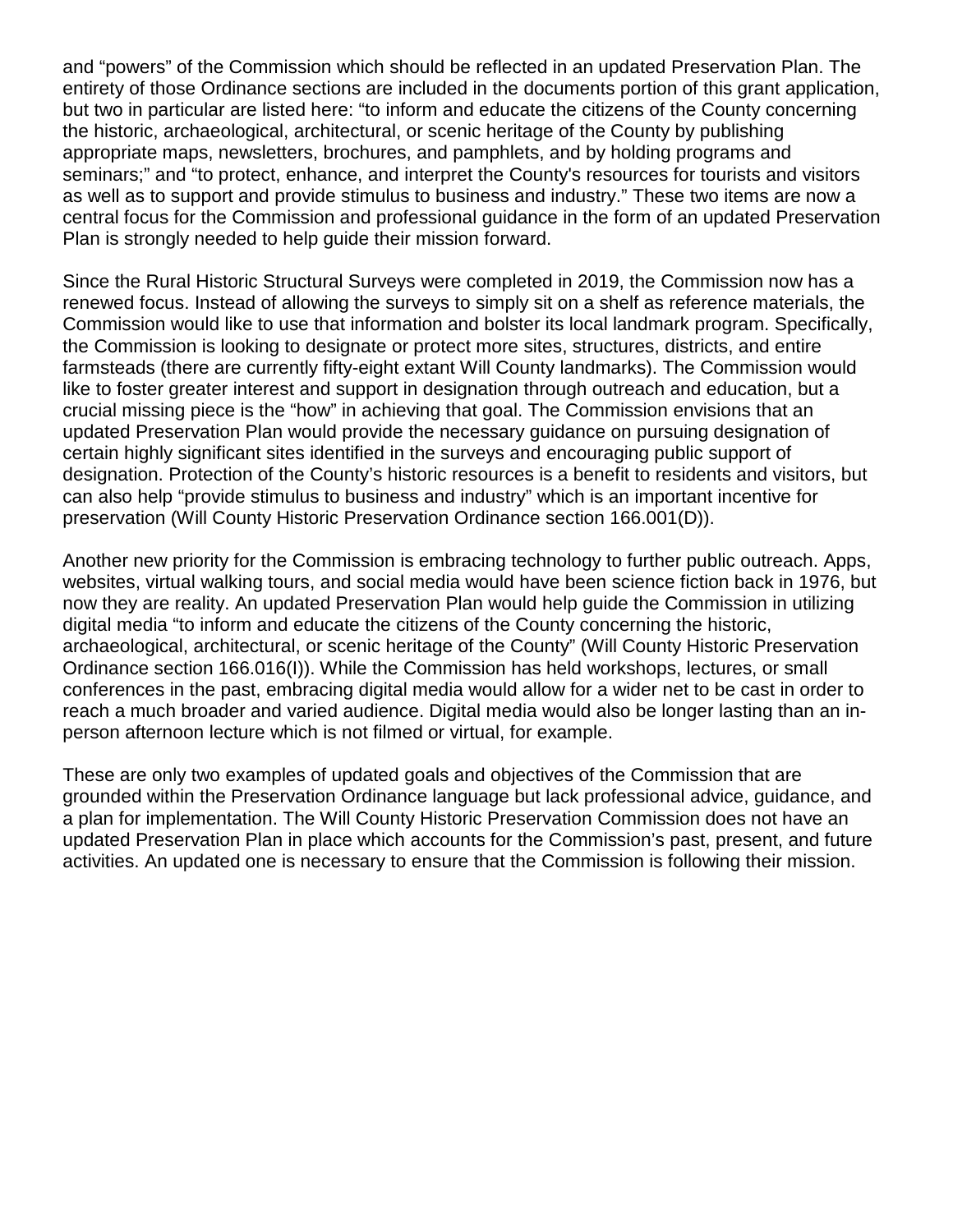### **SCOPE OF WORK**

The scope of work is intended to guide the consultant, but also allow for flexibility in terms of the project approach. Will County welcomes innovation and creativity from the consultant on any of the following tasks:

### A. Data Collection and Analysis

The consultant will document Davidson's existing historic preservation approach, review updated Historic Rural Structures Survey information, designated landmarks, and existing plans and policies. The majority of this work must be completed prior to any public engagement initiatives/meeting(s).

### B. Public Involvement

### Phase 1: Introductory Meetings

Following introductory meetings with the Historic Preservation Commission (HPC), Land Use and Development Committee (LUDC), elected officials, and County staff to identify major issues and concerns, the consultant will present the project schedule, process, goals and objectives in a public meeting. If recommended, formation of a historic preservation plan committee comprised of citizens/stakeholders may occur during this time. The committee may be comprised of representatives from key groups including, but not limited to members of the historic preservation commission, members of the LUDC, and the Will County Historical Society

### Phase 2: Public Engagement Initiatives

The consultant will facilitate preparatory stakeholder interviews to review stakeholder, property owner, neighbor, and citizen concerns, identifying plan opportunities and constraints. Additionally, the consultant will lead multiple public engagement initiatives. While the actual format of the public engagement/meetings will be determined jointly by the consultant and town staff, they will be highly interactive and allow the community a variety of opportunities for input.

Phase 3: Plan Composition, Draft Plan Presentation/Revisions

The consultant will prepare and distribute a draft plan to the project manager for review by staff and/or the historic preservation plan subcommittee (depending on the approach used). The historic preservation plan subject matter may include the following:

- A. Description of benefits of historic preservation
- B. History of and legal basis for historic preservation efforts

C. Analysis of historic properties and assets using recently updated Historic Rural Structures Survey information

- D. Explanation and diagnosis of existing preservation approach
- E. Trends affecting historic preservation properties
- F. Historic preservation goals and policies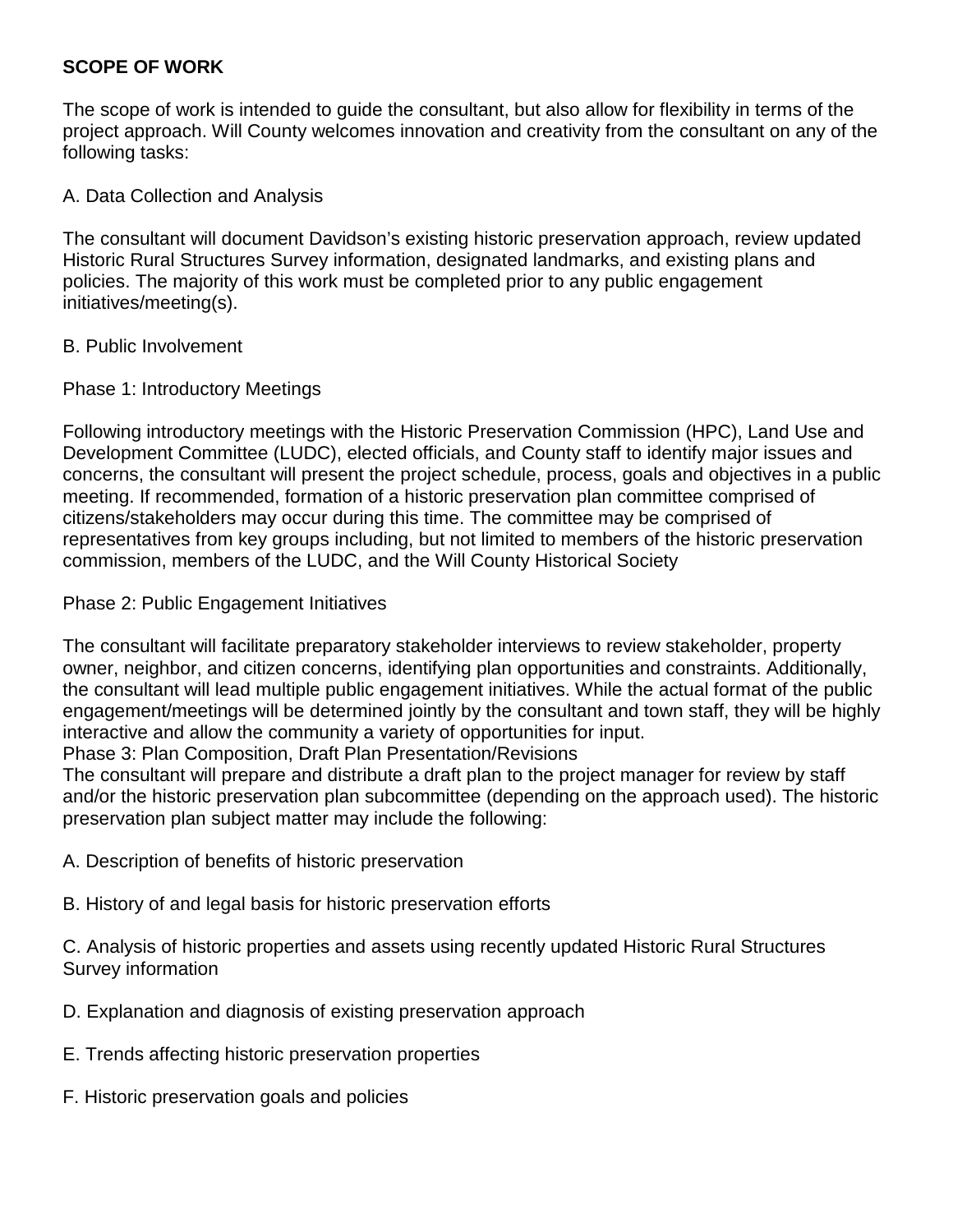G. Linkages between historic preservation goals/policies and other community goals/policies, including reconciling any conflicts (i.e. naturally occurring affordable housing, gentrification, etc.)

H. Strategies for improving education and outreach for historic preservation

I. Historic preservation action plan and implementation schedule

J. List of preservation resources and partner organizations

A consolidated set of comments will be provided and revisions will be made by the consultant. Depending on the quality of the initial/subsequent drafts, this process may occur twice (or more as needed, within reason). The consultant project manager and/or town project manager will present the draft plan to the historic preservation commission and the planning board in a joint public meeting. After review and comment by the Historic Preservation Commission and LUDC, the plan will be presented publicly to the County Board and citizens. The draft plan will be amended and the final plan, with its accompanying regulatory language, will be incorporated into a final report.

### Phase 4: Plan Adoption\*

The Historic Preservation Commission will review the proposed final plan and make a formal recommendation. The planning board will then review the final plan and give their recommendation. The board of commissioners will discuss the proposed final plan, Historic Preservation Commission recommendation, and LUDC recommendation in a public meeting format. The County Board may hold a public hearing and then take action on the proposed plan.

\*This phase, including revisions, can likely be completed without consultant assistance.

### **PROJECT SCHEDULE**

Ideally, the project will commence one month after signing a contract and be completed within a seven to eight month period, with adoption by the County Board targeted for autumn 2022. The County has received a Certified Local Government Grant from the Illinois Department of Natural Resources to fund this project which terminates on September 30, 2022

### **PROJECT MANAGEMENT AND ORGANIZATION**

The staff coordinator for the project will be Lisa Napoles, Development Analyst/Staff Liaison to the Historic Preservation Commission. County staff will assist the consultant with coordination of meetings. The consultant will prepare a work plan including a refined scope of work, timeline, and budget.

### **PROPOSAL SUBMITTAL**

Respondents should submit a written proposal that includes: A. Firm Profile: A brief history of the firm and relevant details.

B. Team: Identification of the individual or individuals in the firm/firms who will work on the project. This information should include a list of each person's relevant experience and/or qualifications.

C. Experience/Examples: Examples of previous work and relevancy to this project. This should include official references for the town's consideration.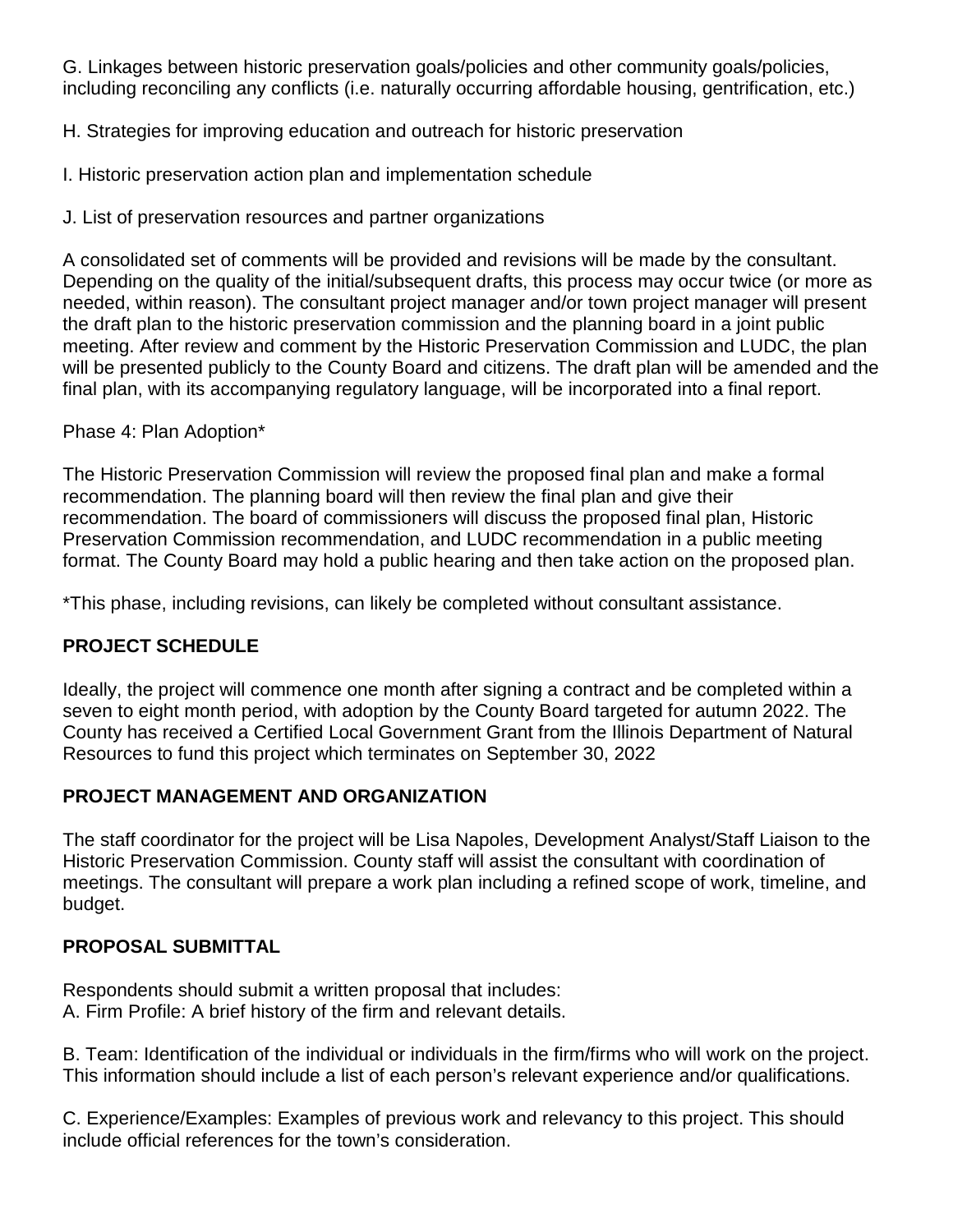D. Services Offered: A description of the range of services and list of products or deliverables to be provided. This should include a description of what work will be performed directly by the lead consultant and what work will be performed by sub-consultants or affiliated team members (if any).

E. Work Scope: A scope of work to complete the project based on this RFP.

F. Budget/Costs: Costs for the project, including hourly rates and a not-to-exceed total budget. The proposal should include alternative line-items based on the alterations/reductions in scope:

G. Schedule: A schedule for the project, in month-long increments, including deadlines for completion of each Phase, dates for public outreach initiatives, and deadlines for draft plans and presentations.

The proposal shall include five hard copies and one digital copy. Send proposals to:

Purchasing Department Will County Executive Office 302 N. Chicago St. Joliet, IL 60432

The proposal must be received no later than 11:00 A.M. Friday, March 18, 2022. Questions should be directed to: Kevin Lynn, Purchasing Director at klynn@willcountyillinois.com

### **SELECTION CRITERIA**

Below is a list of attributes Will County envisions considering in consultant selection:

A. Qualifications and experience in creating historic preservation plans;

- B. Detailed proposal of services and specific costs for each phase;
- C. Ability of consultant to meet expected project completion schedule;

D. Ability to understand existing conditions/local context, including facilitation experience with highly-engaged citizens in a changing community;

### **MISCELLANEOUS**

Will County reserves the right to accept or reject any and all proposals submitted. Notwithstanding anything to the contrary in this document or in any addendums to this document, unless the contrary provision refers specifically to this provision, Will County reserves the right to negotiate changes of any nature with any applicant with respect to any term, condition, or provision in this document and/or in any proposals, whether or not something is stated to be mandatory and whether or not it is said that a proposal will be rejected if certain information or documentation is not submitted with it.

### **RESOURCES**

- A. Land Resource Management Plan
- B. Historic Preservation Ordinance
- C. Historic Preservation Webpage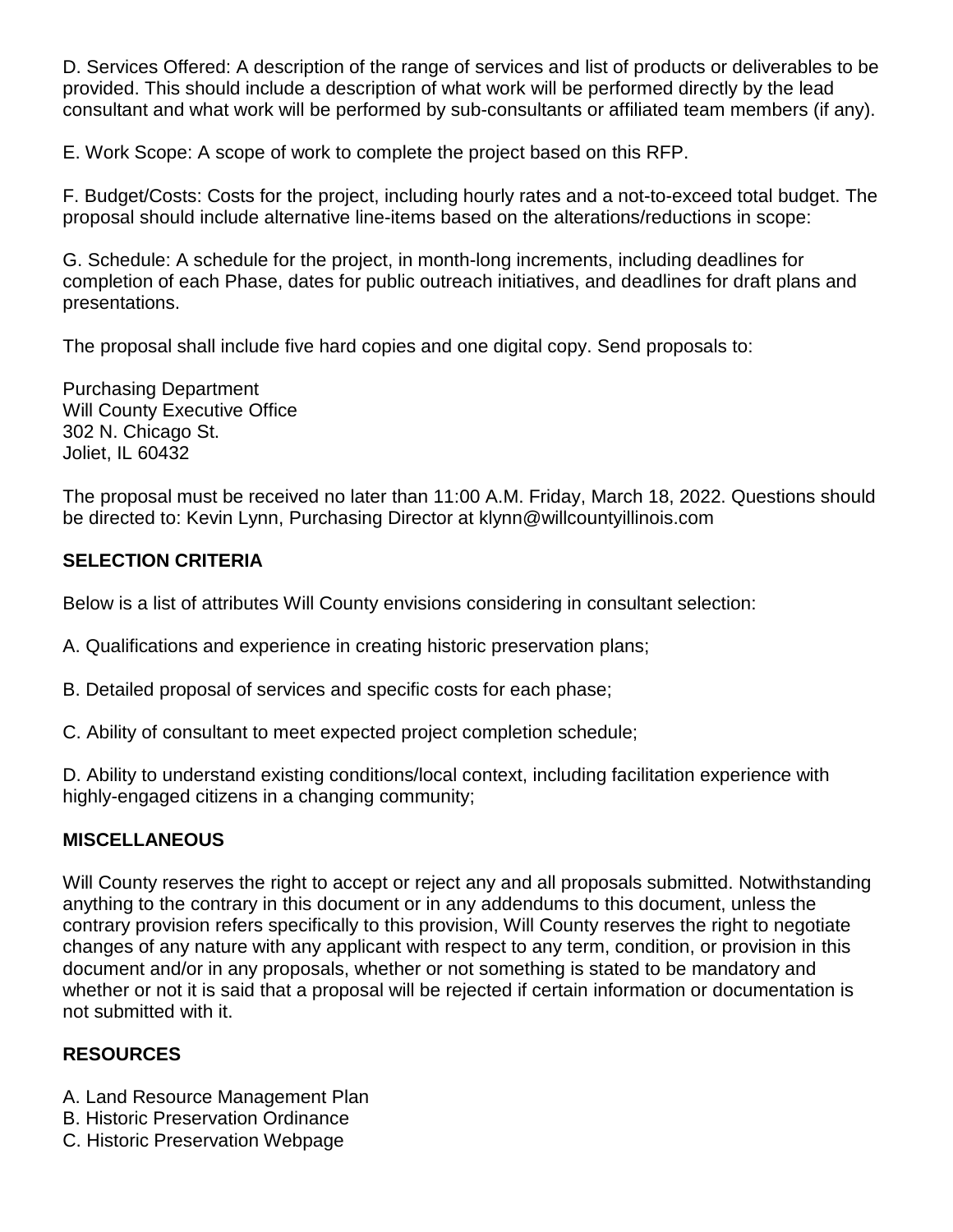#### **PRIME CONTRACTOR CERTIFICATION:**

The undersigned hereby certifies that

 Company Name Is not barred from contracting with any unit of State or local government as a result of a violation of either Section 33E-3 or 33E-4 of the Criminal Code of 1961.

| Name of Authorized Representative | Title |
|-----------------------------------|-------|
|                                   |       |
| Signature                         | Date  |

Note: A person who makes a false certificate commits a Class 3 Felony.

Sections 33E-3 and 33E-4 provide as follows:

**33E-3. Bid-rigging.** A person commits the offense of bid-rigging when he knowingly agrees with any person who is, or but for such agreement would be, a competitor of such person concerning any bid submitted or not submitted by such person or another to a unit of State or local government when with the intent that the bid submitted or not submitted will result in the award of a Contract to such person or another and he either (1) provides such person or receives from another information concerning the price or other material term or terms of the bid which would otherwise not be disclosed to a competitor in an independent noncollusive submission of bids or (2) submits a bid that is of such a price or other material term or terms that he does not intend the bid to be accepted.

Bid-rigging is a Class 3 felony. Any person convicted of this offense or any similar offense of any state or the United States which contains the same elements as this offense shall be barred for 5 years from the date of conviction from Contracting with any unit of State or local government. No corporation shall be barred from Contracting with any unit of State or local government as a result of a conviction under this Section of any employee or agent of such corporation if the employee so convicted is no longer employed by the corporation and: (1) it has been finally adjudicated not guilty or (2) if it demonstrates to the governmental entity with which it seeks to Contract and that entity finds that the commission of the offense was neither authorized, requested, commanded, nor performed by a director, officer or a high managerial agent in behalf of the corporation as provided in paragraph (2) of subsection (a) of Section 5-4 of this Code.

**33E-4 Bid rotating**. A person commits the offense of bid rotating when, pursuant to any collusive scheme or agreement with another, he engages in a pattern over time (which, for the purposes of this Section, shall include at least 3 Contract bids within a period of 10 years, the most recent of which occurs after the effective date of this amendatory Act of 1988) of submitting sealed bids to units of State or local government with the intent that the award of such bids rotates, or is distributed among, persons or business entities which submit bids on a substantial number of the same Contracts. Bid rotating is a Class 2 felony. Any person convicted of this offense or any similar offense of any state or the United States which contains the same elements as this offense shall be permanently barred from Contracting with any unit of State or local government. No corporation shall be barred from Contracting with any unit of State or local government as a result of a conviction under this Section of any employee or agent of such corporation if the employee so convicted is no longer employed by the corporation and: (1) it has been finally adjudicated not guilty or (2) if it demonstrates to the governmental entity with which it seeks to Contract and that entity finds that the commission of the offense was neither authorized, requested, commanded, nor performed by a director, officer or a high managerial agent in behalf of the corporation as provided in paragraph (2) of subsection (a) of Section 5-4 of this Code.

Possible violations of Section 33 can be reported to the Office of the Will County State's Attorney at (815) 727-8453.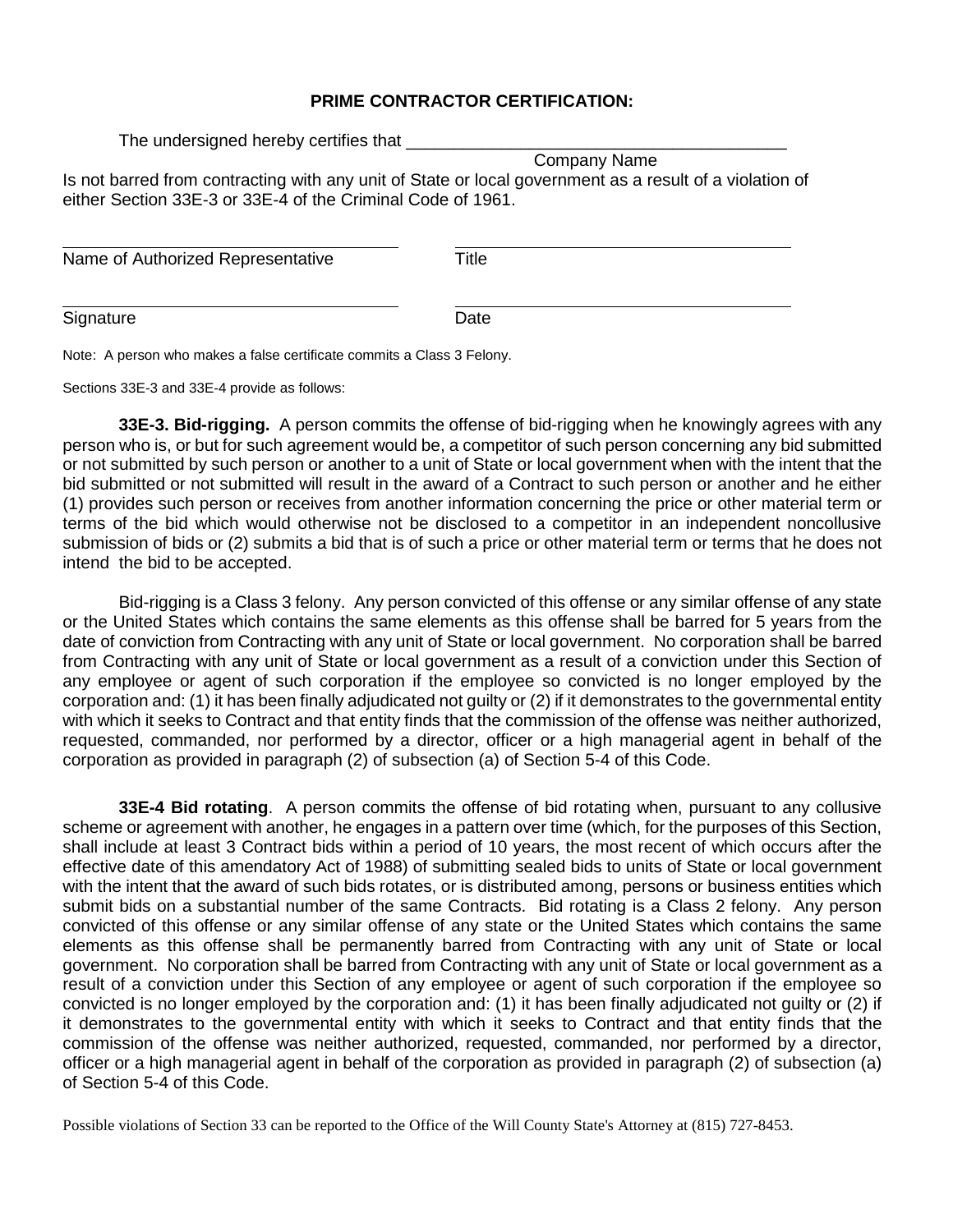## **BID FORM SUBMIT TO:** Historic Preservation<br>WILL COUNTY **Consulting Services Date Released: February 25, 2022 Due: March 18, 2022, 11:00 A.M.** PURCHASING DEPARTMENT **#2022-64** 302 N. CHICAGO STREET JOLIET, IL 60432 COMPANY NAME FEIN # ADDRESS CITY STATE ZIP CONTACT PHONE FAX EMAIL *THIS IS NOT AN ORDER* **Agency Name and Will County Office Building Delivery Address: 302 North Chicago Street, Joliet, IL 60432 For additional information contact: Kevin Lynn, Purchasing Director [klynn@willcountyillinois.com](mailto:klynn@willcountyillinois.com)  DESCRIPTION Estimated Total Cost**  $\qquad$  **\$ TOTAL CONTRACT AMOUNT WRITTEN IN, IN CASE OF DISCREPANCY, THE AMOUNT IN WORDS SHALL GOVERN.**

**Signed by: \_\_\_\_\_\_\_\_\_\_\_\_\_\_\_\_\_\_\_\_\_\_\_\_\_\_\_\_\_\_\_\_\_\_\_\_\_\_\_**

**Title: Authorized Representative of Company**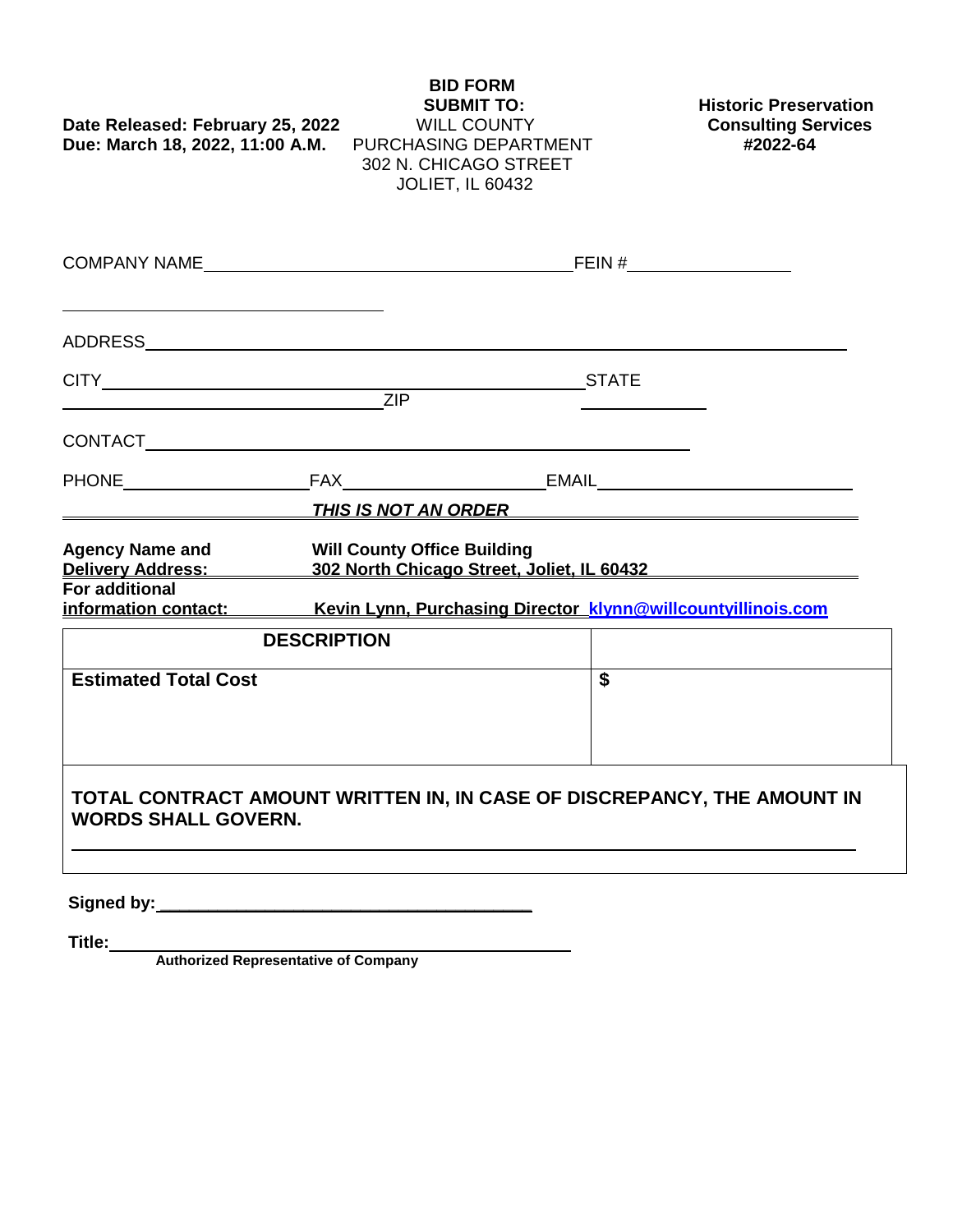## **SUBMIT TO:** Historic Preservation<br>WILL COUNTY **Consulting Services Date Released: February 25, 2022** WILL COUNTY **Consulting Service Service Service Service Service Service Service**<br>**Due: March 18. 2022. 11:00 A.M.** PURCHASING DEPARTMENT **FRUGGES Due: March 18, 2022, 11:00 A.M.**  302 N. CHICAGO STREET JOLIET, IL 60432 COMPANY NAME ADDRESS CITY STATE ZIP SOC. SEC. or F.E.I.N. # CONTACT PHONE FAX FAX EMAIL  ADDENDUM RECEIPT: Receipt of the following Addendum to the Bidding Documents is hereby acknowledged: No.\_\_\_\_, dated\_\_\_\_\_\_\_\_\_\_\_\_\_\_\_\_\_\_\_\_\_, signed\_\_\_\_\_\_\_\_\_\_\_\_\_\_\_\_\_\_\_\_\_\_\_\_\_\_\_\_\_\_\_\_\_\_\_\_\_  ADDENDUM RECEIPT: Receipt of the following Addendum to the Bidding Documents is hereby acknowledged: No.\_\_\_\_, dated\_\_\_\_\_\_\_\_\_\_\_\_\_\_\_\_\_\_\_\_\_, signed\_\_\_\_\_\_\_\_\_\_\_\_\_\_\_\_\_\_\_\_\_\_\_\_\_\_\_\_\_\_\_\_\_\_\_\_\_  ADDENDUM RECEIPT: Receipt of the following Addendum to the Bidding Documents is hereby acknowledged: No. absolute the state of the state of the state of the state of the state of the state of the state of the state of the state of the state of the state of the state of the state of the state of the state of the state of t

**ADDENDA FORM**